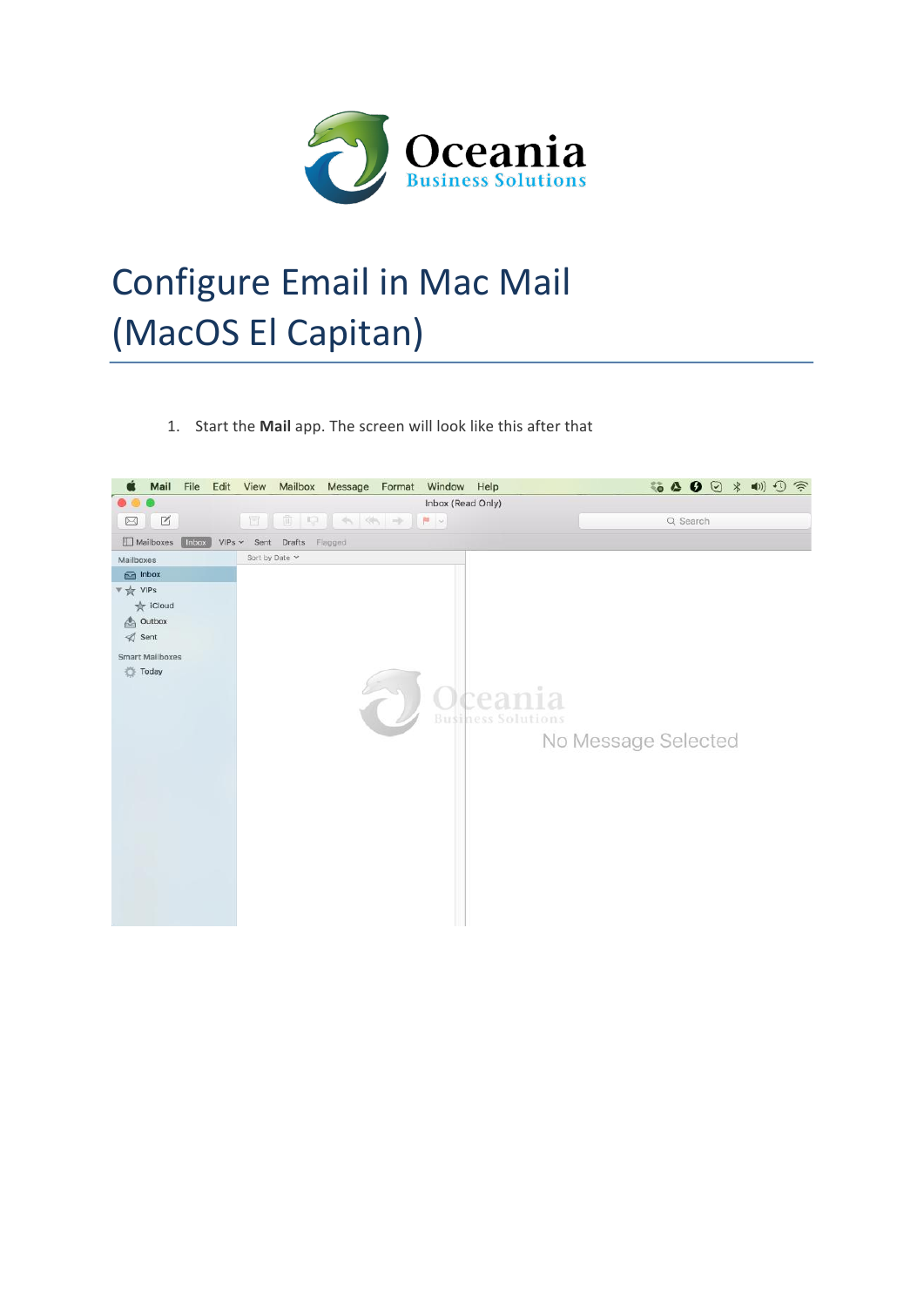2. Select Mail at the menu bar and click Add Account



3. On the next window, click on Other Mail Account

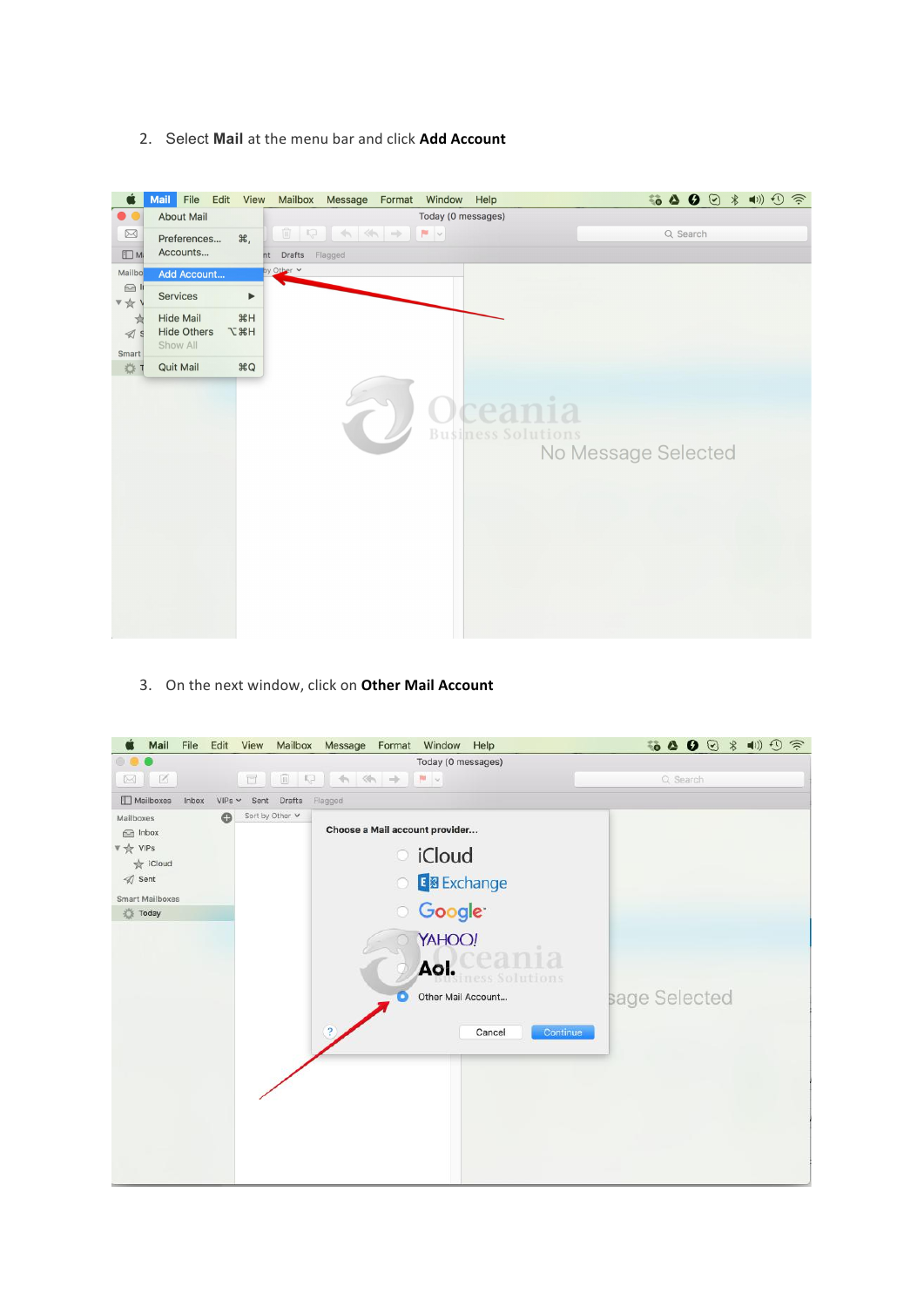- Oceania recommends that you review the Configuration settings for your particular email address in **cPanel >> Email Accounts**
	- o Log in to Cpanel and Click \*Set Up Mail Client

| <b>Email Accounts</b>      |                   |                                                                                                |                  |
|----------------------------|-------------------|------------------------------------------------------------------------------------------------|------------------|
| Search Email               | Search            |                                                                                                | <b>Page Size</b> |
| <b>Account @ Domain</b>    | Usage / Quota / % | <b>Actions</b>                                                                                 |                  |
| tohn@owhexample.com        | 7/250 MB          | <b>m</b> Delete<br>Q, Password / Quota ✿ Set Up Mail Client<br>More $\sim$                     |                  |
| sales@owhexample.com<br>÷. | $0/$ $\infty$ MB  | <b>m</b> Delete<br>Q <sub>s</sub> Password ∕ Quota <b>Φ</b> Set Up Mail Client<br>More $\star$ |                  |
| user@owhexample.com        | 0/250 MB          | <b>T</b> Delete<br>Q. Password / Quota   © Set Up Mail Client<br>More $\sim$                   |                  |

 $\circ$  This will take you to a screen with the correct settings for you:

| <b>Mail Client Manual Settings</b>           | If you do not see an auto-configuration script for your client in the list above |                                                                          | od can manually configure your mail client using the settings below: |
|----------------------------------------------|----------------------------------------------------------------------------------|--------------------------------------------------------------------------|----------------------------------------------------------------------|
| Secure SSL/TLS Settings (Recommended)        |                                                                                  | Enter these details into the POP and<br>IMAP Account Settings on Outlook | Non-SSL Settings (NOT Recomm                                         |
| Username:                                    | user@owhexample.com                                                              |                                                                          | Username:                                                            |
| Password:                                    | Use the email account's password.                                                |                                                                          | Password:                                                            |
| <b>Incoming Server:</b>                      | mail.owhexample.com<br>IMAP Port: 993 POP3 Port: 995                             |                                                                          | <b>Incoming Server:</b>                                              |
| <b>Outgoing Server:</b>                      | mail.owhexample.com<br>SMTP Port: 465                                            |                                                                          | <b>Outgoing Server:</b>                                              |
| IMAP, POP3, and SMTP require authentication. |                                                                                  |                                                                          | IMAP, POP3, and SMTP require au                                      |

o You can enter your own details in the chart below in the Setting Column.

In your Apple device use the above settings as shown in the table below.

| Name of setting                                                                                          | <b>Setting</b> | <b>Description</b>                                                                                               |  |  |  |
|----------------------------------------------------------------------------------------------------------|----------------|------------------------------------------------------------------------------------------------------------------|--|--|--|
| <b>Full Name</b>                                                                                         |                | Choose your sender name as you would<br>like it to appear in messages that you<br>send. Example: John Appleseed. |  |  |  |
| <b>Email Address</b>                                                                                     |                | Your email address for this account,<br>such as appleseed@example.com.                                           |  |  |  |
| Incoming mail server settings                                                                            |                |                                                                                                                  |  |  |  |
| These settings are for downloading messages (receiving email) from your email provider's<br>mail server. |                |                                                                                                                  |  |  |  |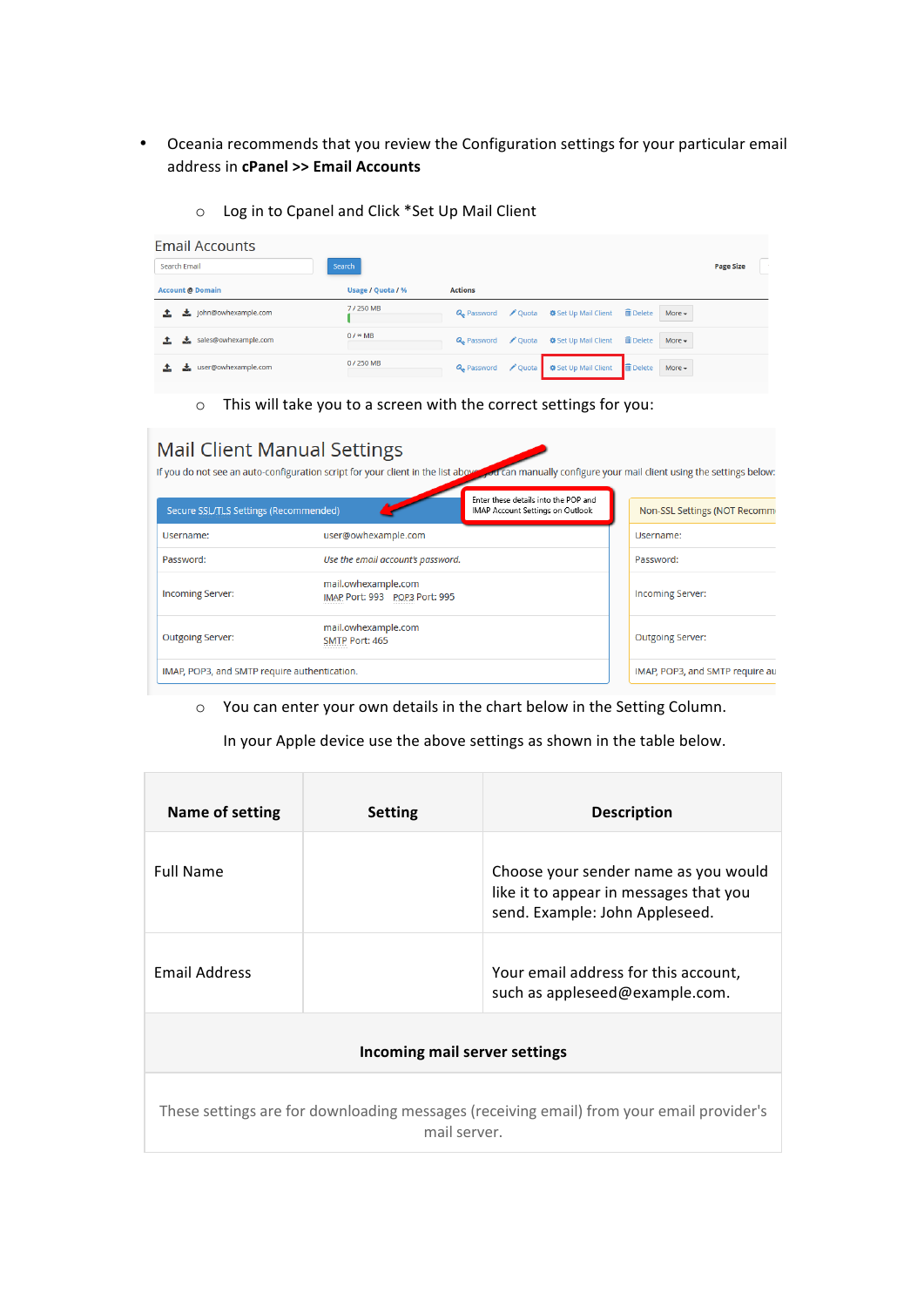| <b>Account Type</b>                                                                                |  | Choose IMAP*, POP,                                                                                                                                |  |  |
|----------------------------------------------------------------------------------------------------|--|---------------------------------------------------------------------------------------------------------------------------------------------------|--|--|
| Description                                                                                        |  | Choose the name that Mail will use for<br>your account, such as Work, School,<br>Club etc                                                         |  |  |
| <b>Incoming Mail</b><br>Server (host name)                                                         |  | The host name of the incoming mail<br>server, such as mail.example.com.                                                                           |  |  |
| User Name                                                                                          |  | Your user name for this account-your<br>full email address as your user name.                                                                     |  |  |
| Password                                                                                           |  | The email password you use to sign in<br>to your account.                                                                                         |  |  |
| Port                                                                                               |  | The port number used by the incoming<br>mail server. Use port numbers for<br>incoming mail as 993 for IMAP<br>accounts, and 995 for POP accounts. |  |  |
| Authentication                                                                                     |  | Choose Password                                                                                                                                   |  |  |
| Use SSL.                                                                                           |  | It is recommended that the incoming<br>mail server support SSL (Secure Sockets<br>Layer) or TLS (Transport Layer Security)<br>encryption.         |  |  |
| <b>Outgoing mail server (SMTP) settings</b>                                                        |  |                                                                                                                                                   |  |  |
| These settings are for uploading messages (sending email) to your email provider's mail<br>server. |  |                                                                                                                                                   |  |  |
| Outgoing mail<br>server (SMTP)                                                                     |  | The host name of the outgoing SMTP<br>(Simple Mail Transfer Protocol) server,<br>such as mail.example.com.                                        |  |  |
| Port                                                                                               |  | The port number used by the outgoing<br>mail server. Corect port numbers for<br>outgoing mail are 465, and 587.                                   |  |  |
| Use SSL.                                                                                           |  | It is recommended that that the<br>outgoing mail server support SSL or TLS<br>encryption.                                                         |  |  |
| Authentication                                                                                     |  | <b>Choose Password</b>                                                                                                                            |  |  |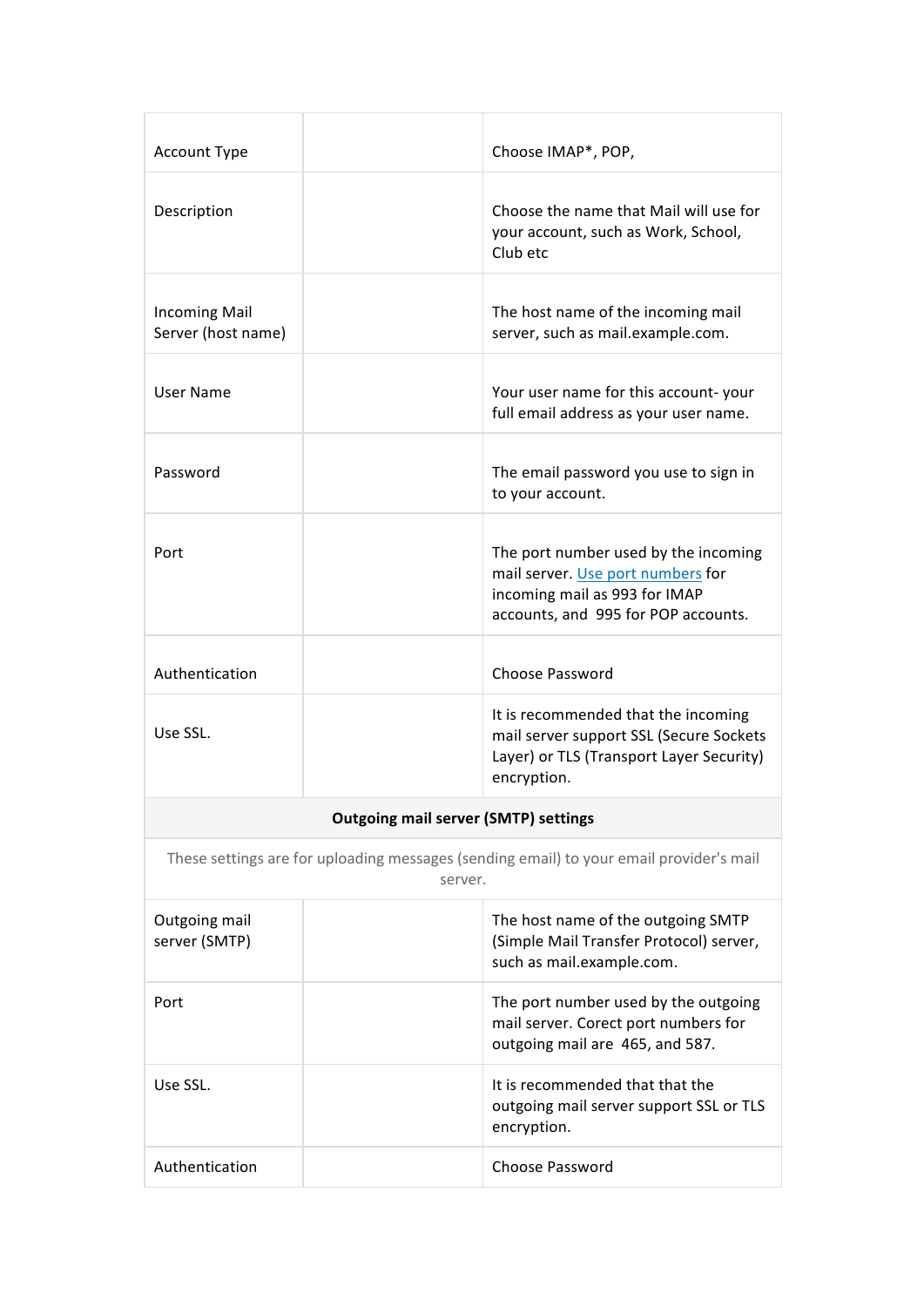\* IMAP (Internet Message Access Protocol) is best if you check email from multiple devices, because your messages are stored with your email provider until you delete them. As long as your devices can connect to your email service, your mailbox stays the same on each device.

If you use POP (Post Office Protocol) on more than one device, those changes don't appear on every device, and new messages delivered to one device may not be delivered to your other devices.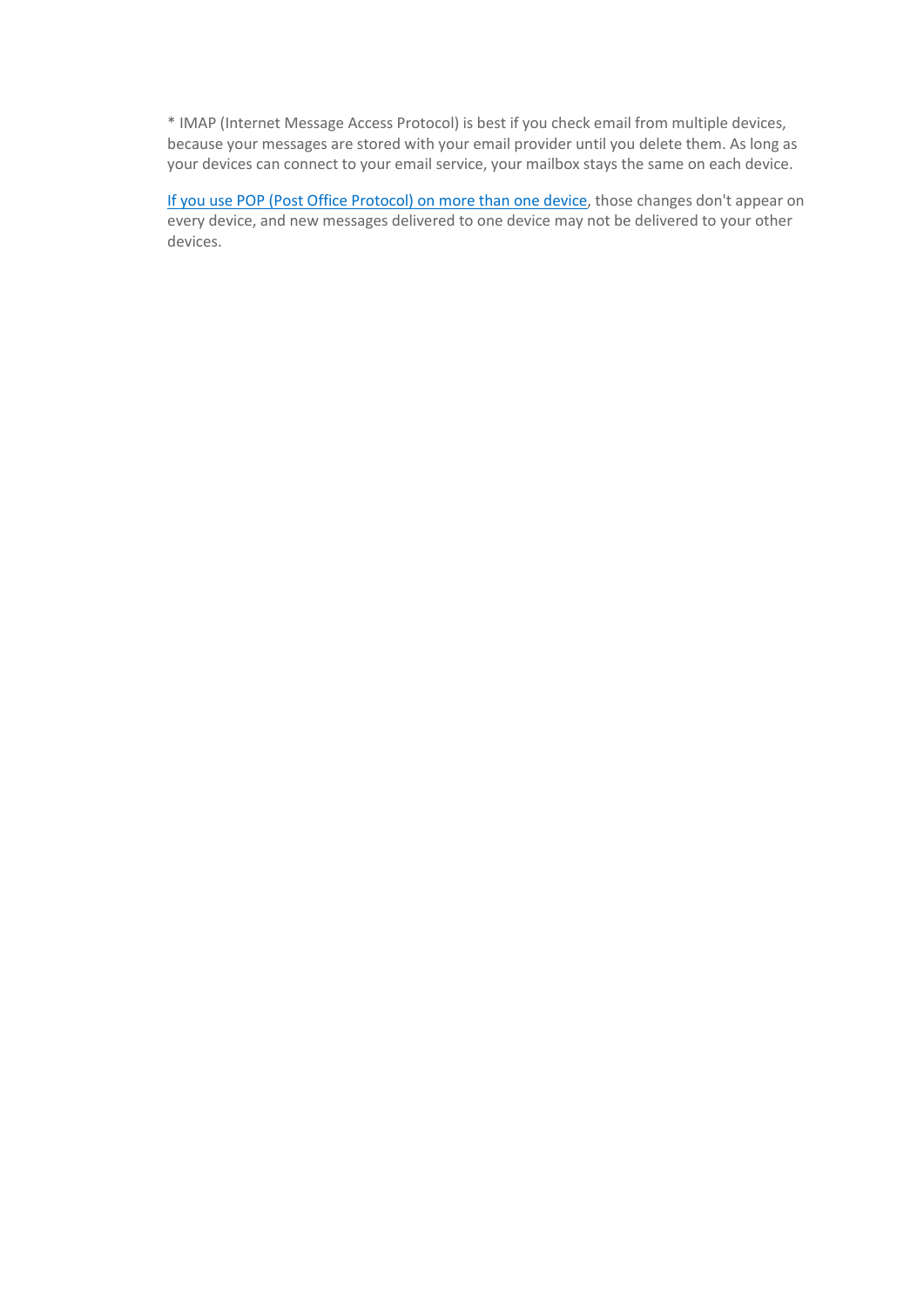4. The next screen will present you to type your **Name, Email Address,** and Password and click



**Sign In** button to continue

5. On the next window, enter the details as shown on the screenshot below and click Sign In button to continue

| Mail                                                                                                                 | File  | Edit | View            | Mailbox | Message<br>Format                  |                | Window<br>Help                                                                                                                                                                             |                           | $\ket{1}$<br>҈ ∆ O ⊙<br>$\widehat{\mathcal{D}}$<br>$*$ |
|----------------------------------------------------------------------------------------------------------------------|-------|------|-----------------|---------|------------------------------------|----------------|--------------------------------------------------------------------------------------------------------------------------------------------------------------------------------------------|---------------------------|--------------------------------------------------------|
|                                                                                                                      |       |      |                 |         |                                    |                | Today (0 messages)                                                                                                                                                                         |                           |                                                        |
| K<br>$\boxtimes$                                                                                                     |       |      | Ħ               | 侕<br>B. | $\iff\Rightarrow$<br>$\rightarrow$ | $\blacksquare$ |                                                                                                                                                                                            |                           | Q Search                                               |
| Mailboxes                                                                                                            | Inbox | VIPS | Sent            | Drafts  | Elegged                            |                |                                                                                                                                                                                            |                           |                                                        |
| Mailboxes<br>ca Inbox<br>▼ ☆ VIPs<br><b>★ iCloud</b><br>$\mathcal{D}$ Sent<br><b>Smart Mailboxes</b><br><b>Today</b> |       |      | Sort by Other v |         | Account Type: IMAP<br>Cancel       |                | Email Address: user@owhexample.com<br>User Name: user@owhexample.com<br>Password:<br>Incoming Mail Server: mail.owhexample.com<br>Outgoing Mail Server: mail.owhexample.com<br><b>Back</b> | $ \hat{\phi} $<br>Sign In | sage Selected                                          |
|                                                                                                                      |       |      |                 |         |                                    |                |                                                                                                                                                                                            |                           |                                                        |